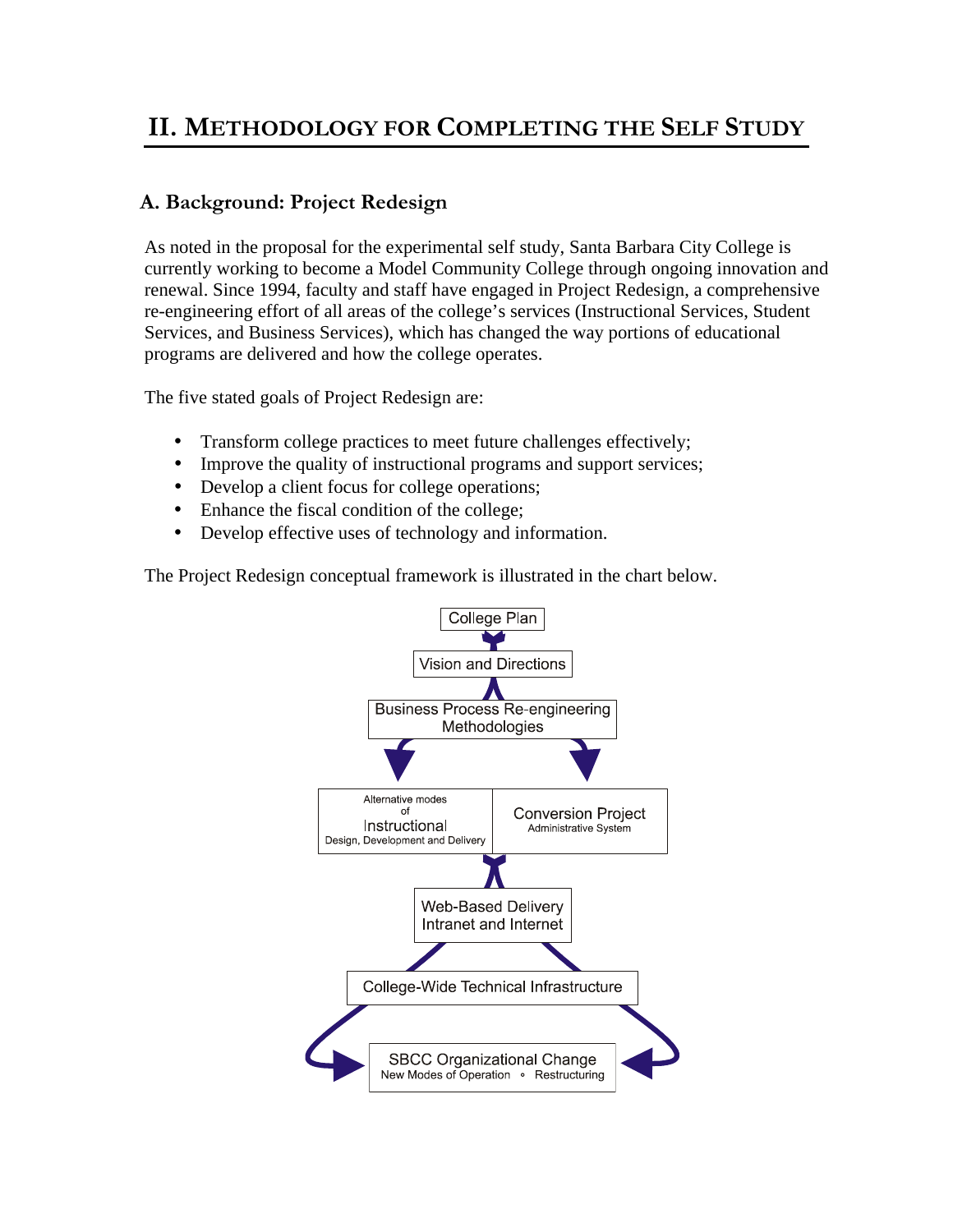Since 1994, the college has made significant changes and taken steps in all major functional areas towards these goals. The college has embraced the notion that a Model Community College must undertake change while pursuing the fundamental purposes of its mission: student access, student success, quality instruction and services, and workforce development and training.

A major vehicle in promoting change has been the adoption and infusion of technology throughout the college. As initially planned in Project Redesign, SBCC is currently in the process of becoming a truly technology-enabled college through the implementation of the Oracle Student System, the Oracle Human Resource System (the Oracle Finance System has been already implemented and in production since July 1998), and Campus Pipeline -- a student portal application which will allow better communication with and service to students. In addition, the college is in its eighth semester of offering online courses.

The college has also made important organizational structural changes in order to better align the functions and operations of the college and improve its ability to respond to students' needs. In July 2000, the college completed the merger and restructuring of the divisions of Academic Affairs and Student Affairs into the division of Educational Programs. Two other major divisions of the college -- Information Resources and Human Resources -- have undergone restructuring as well.

All these changes have strengthened Santa Barbara City College but have also brought new challenges in ensuring that the college has the appropriate human and financial resources needed to carry out these goals. Project Redesign is reaching a new phase, and the alternative institutional self study is a perfect avenue for evaluating the progress we have made in this process since the last accreditation visit -- from the vision we stated at the outset of the Project Redesign effort to the present status of the college and to planning for the future.

## **B. Major Areas of the Self Study**

The self study includes the following major areas:

Part 1. The first part of the self study, Sections III and IV, follows the traditional format of responding to recommendations of the previous accreditation visiting team. This part also includes the verification of the ten accreditation standards by discussing and referencing the relevant documents, policies, procedures and studies of the college.

**Part 2.** The second part, Sections V and VI, consists of the alternative approach to the self study, which addresses the relationship between the college's goal of becoming a Model Community College, and Project Redesign, which is the conceptual and operational framework by which we hope to achieve this goal as well as the methods and means that relate to various aspects of the innovation and renewal process upon which the college has embarked.

This portion of the study defines the college's concept of a Model Community College and specifies the plan for fulfilling that vision. In addition, the year of the institutional self study coincided with the year when the college developed its three-year plan for 2002-2005. A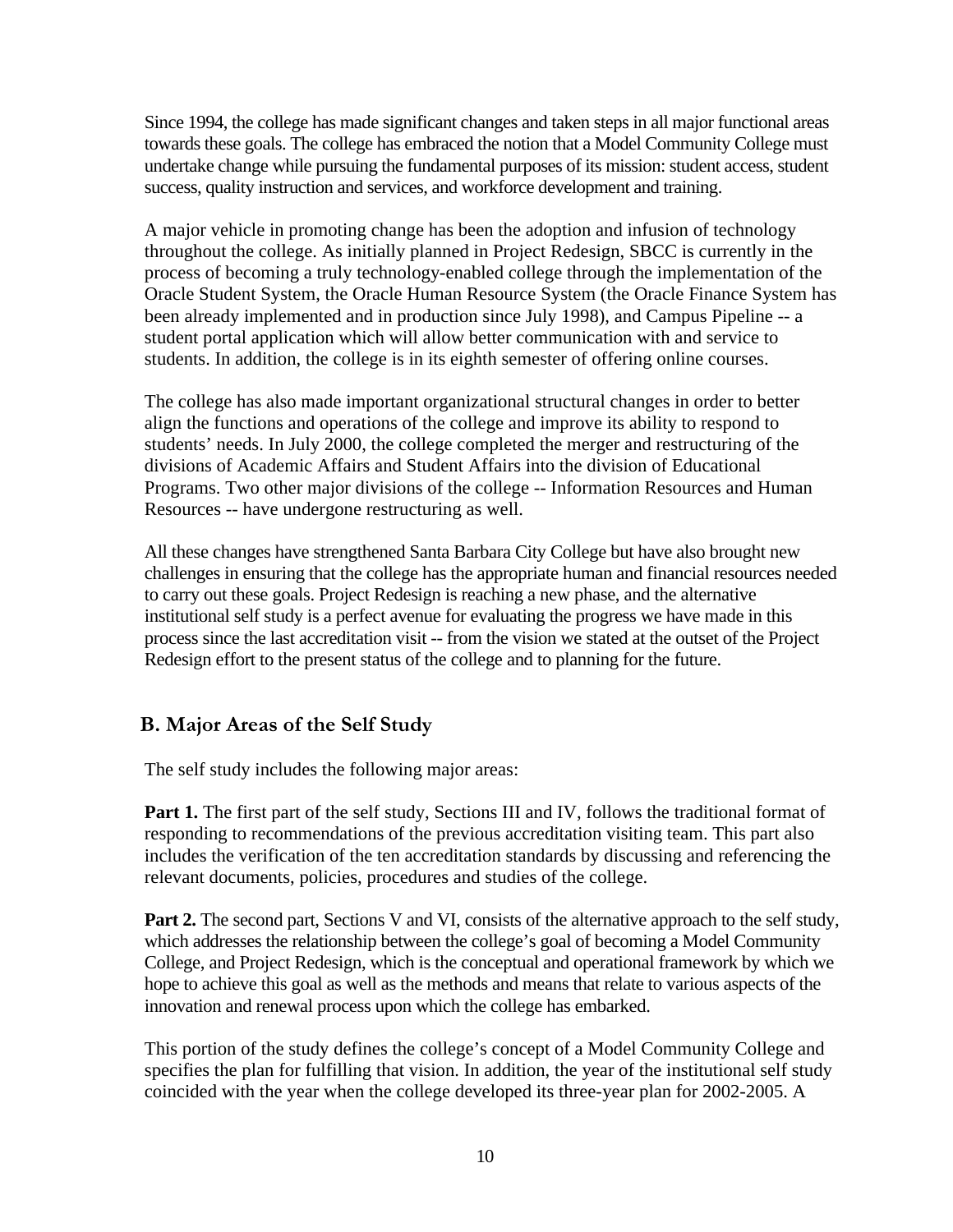special feature of our self study was to use the self study as the primary mechanism for developing the College Plan for 2002-2005. The College Plan is the institution's primary planning document. Developing the College Plan in concert with the institutional self study ensures that the outcomes of the self study are incorporated into the college's primary planning document.

We believe that this second experimental approach builds on the substantial effort of 1995- 1996 by providing continuity to our earlier work and adding substantial depth and clarity to our institutional focus. In addition, we produced a College Plan that helps to provide the institutional framework for following through on our ambitious goals.

## **C. Process for Completing the Self Study**

At the outset of the discussion of the accreditation self study, particularly the experimental elements, the college Superintendent/President, the Accreditation Liaison/Self Study Coordinator and the Executive Vice President of Educational Programs conferred to consider the clearest way of approaching the accreditation documentation. It was imperative that members of the college community understand the approach, support it, and contribute to the development of the ten standards. Discussions were undertaken with principal governing bodies to initiate and complete the self study. These discussions continued throughout the process. A self study timetable was developed specifying each task and corresponding development periods.

Once the basic structure of the self study outline and the timetable were determined, instructions were provided to the standard chairs for the writing of Phase 1 (follow-up on the recommendations of the previous, 1996, accrediting team and verification that the standards are being met). The Cabinet, College Planning Council and Academic Senate were continuously updated about the self study process and steps.

In parallel with the development of the first part of the self study, the college engaged in the preparation of the experimental portion of the report, which integrated the college planning process with the development of a Model Community College framework. The main phases in the development of the experimental section were as follows:

| Development and discussion with college governance<br>groups of a Model Community College framework | March $-$ May 2001   |
|-----------------------------------------------------------------------------------------------------|----------------------|
| Concept of a Model Community College and Vision<br>Statement approved by the Board of Trustees      | May 2001             |
| Development and discussion with college governance<br>groups of the 2002-2005 College Plan          | May - December 2001  |
| Writing and discussion with college governance groups of<br>sections V and VI of the self study     | January - April 2002 |

The self study team believes that by following this methodology, which has been supported by the Accrediting Commission, the college has been afforded the opportunity to undergo a more constructive and beneficial self study process than it would have had otherwise. The